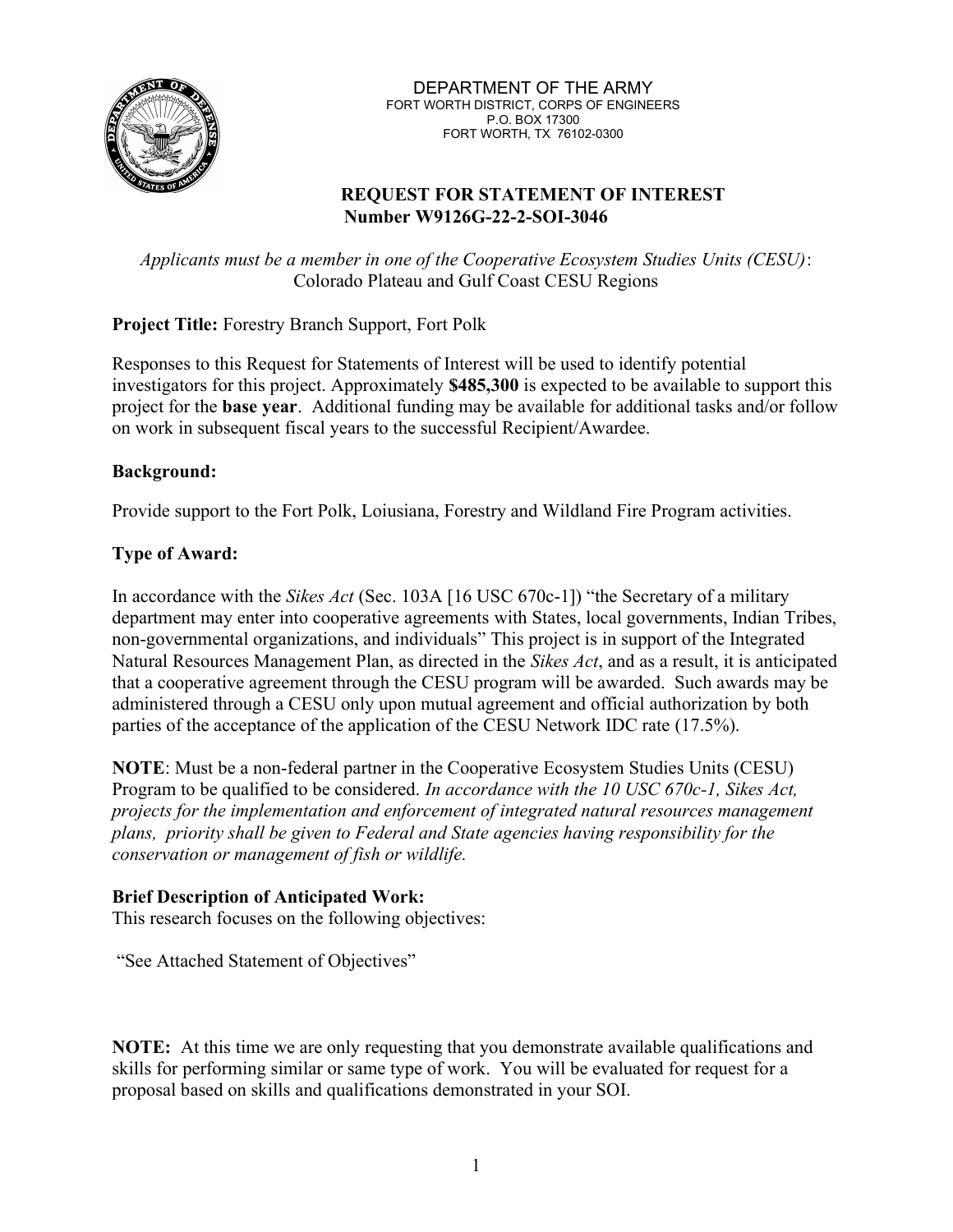Period of Performance. The base year of agreement will extend 12 months from date of award. There will be four 12 month option years based on availability of funding.

## Materials Requested for Statement of Interest/Qualifications:

Please provide the following via e-mail attachments (Maximum length: 2 pages, single-spaced 12 pt. font).

- 1. Name, Organization, Cage Code, Duns number, and Contact Information (Email)
- 2. Brief Statement of Qualifications (including):
	- a. Biographical Sketch,
	- b. Relevant past projects and clients with brief descriptions of these projects,
	- c. Staff, faculty or students available to work on this project and their areas of expertise,
	- d. Any brief description of capabilities to successfully complete the project you may wish
	- to add (e.g. equipment, laboratory facilities, greenhouse facilities, field facilities, etc.).

Note: A full study proposal and proposed budget are NOT requested at this time.

Review of Statements Received: All statements of interest received will be evaluated by a board comprised of one or more people at the receiving installation or activity, who will determine which statement(s) best meet the program objectives. Based on a review of the Statements of Interest received, an investigator or investigators will be invited to prepare a full study proposal. Statements will be evaluated based on the investigator's specific experience and capabilities in areas related to the study requirements.

## Please send responses or direct questions to:

Sandy Justman Grants Specialist USACE, Fort Worth District Email:sandra.justman@usace.army.mil Office: 817-886-1073

Kathy Mitchell Enviornmenatl Agreements PM USACE, Regional Planning and Evironmental Center Email: kathy.s.mitchell@usace.army.mil Office: 817-629-9655

Timeline for Review of Statements of Interest: RSOI's required to be posted on www.Grants.gov for 30 days, prior to the Government making a decision and requesting full proposals. Responses are due by 5:00 P.M., Central Time, on 6 July 2022.

[End of RSOI]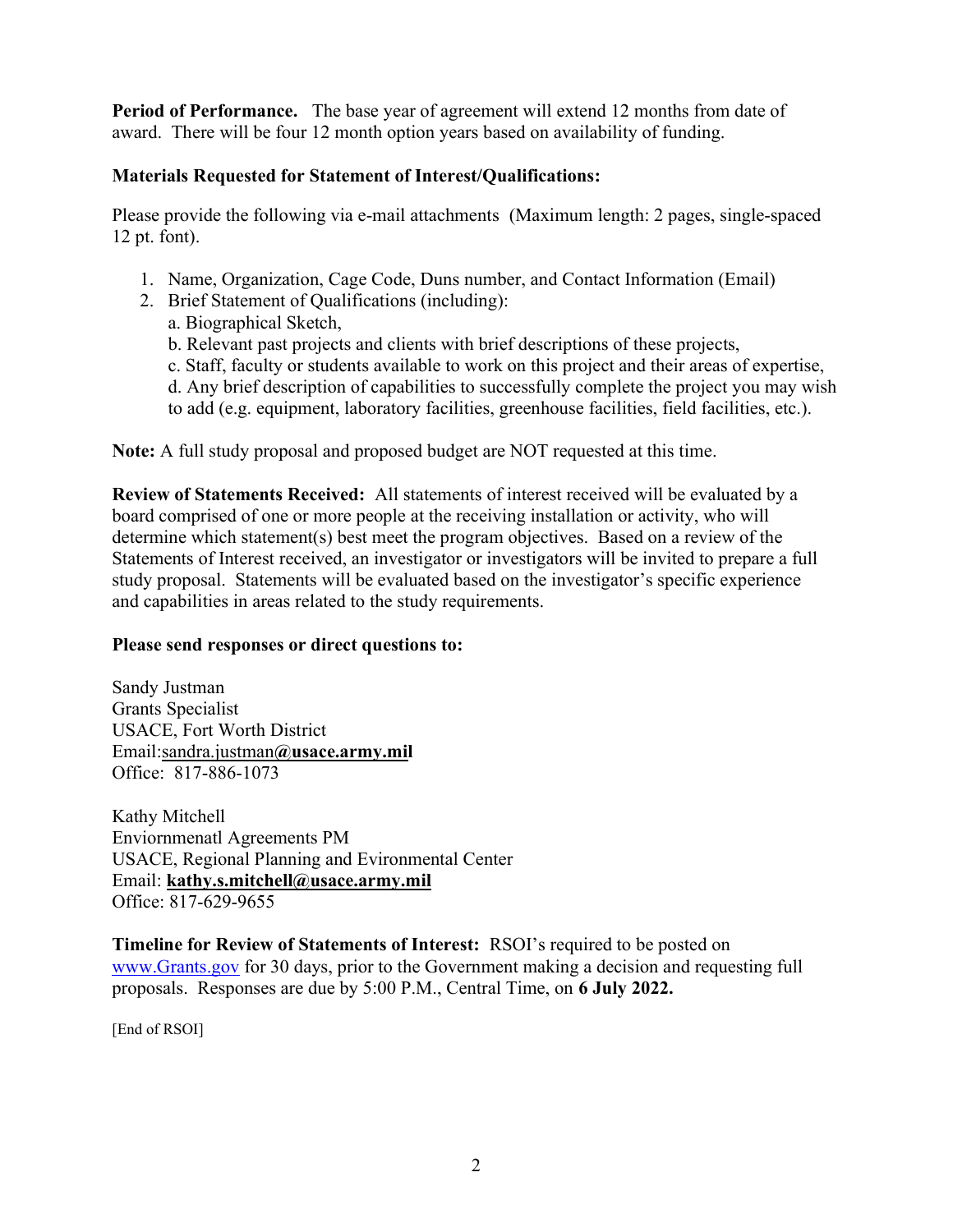### **STATEMENT OF OBJECTIVES for**

## **Forestry Branch Support for Environmental and Natural Resources Management Division, Fort Polk, Louisiana**

### 1.0 PURPOSE

1.1 The Fort Polk environmental program ensures military mission activities are conducted in compliance with all applicable environmental laws, regulations and policies. Article I B of the master agreement states the objectives of the CESU are to: provide research, technical assistance and education to federal land management, environmental and research agencies and their potential partners; develop a program of research, technical assistance and education that involves the biological, physical, social sciences needed to address resource issues and interdisciplinary problem-solving at multiple scales and in an ecosystem context at the local, regional, and national level; and place special emphasis on the working collaboration among federal agencies and universities and their related partner institutions.

The Environmental and Natural Resources Management Division (ENRMD) is at Fort Polk, Louisiana is responsible for management and reporting of forest stands and prescribed fire data, and the rehabilitation and monitoring of longleaf pine ecosystems on 142,000 acres of Army administered land and assists the US Forest Service in management of an additional 40,000 acres. Fort Polk is the home of the Joint Readiness Training Center which conducts realistic light infantry training for the Army's Light Infantry, Airborne, Ranger and Special Operations Forces. It is also home of several deployable resident units. The Natural Resources of the Installation are managed in accordance with the Fort Polk's Integrated Natural Resource Management Plan (INRMP). Implementation of the INRMP conserves Fort Polk land and natural resources and helps ensure compliance with environmental laws and regulations. The INRMP helps ensure the maintenance of quality training lands on Fort Polk to accomplish JRTC and Fort Polk's critical military mission on a sustained basis and to ensure that natural resources conservation measures and Army military mission activities are integrated and consistent with federal stewardship requirements. In addition, the Army utilizes USFS lands via a Special Use Permit and Agreement (SUPA), and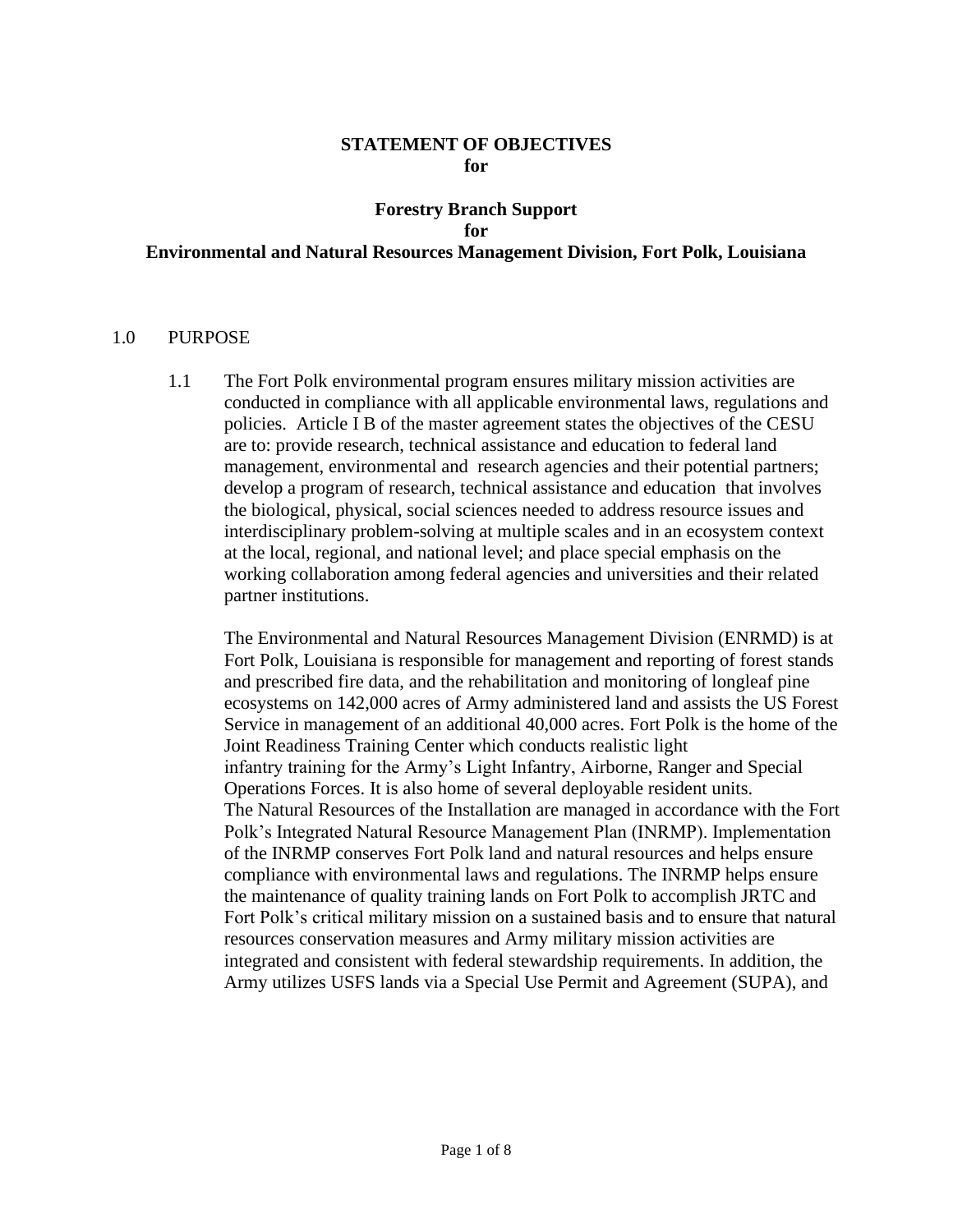under those provisions of the NEPA documents related to Army use and training activities on these lands.

1.2 This work requires onsite support personnel located at Fort Polk, Louisiana. The work shall involve: management and reporting of forest stands and prescribed fire data along with rehabilitation and monitoring of longleaf pine ecosystems and wildfire database management in accordance with the Sikes Act, the INRMP, AR 200-1 and the SUPA. The work also requires support to the installation for wildfire suppression/suppression activities and implementation (i.e., prescribed burning support).

# 2.0 AUTHORITY

2.1 In agreement with the above stated goals, the recipient/cooperator agrees to provide the necessary personnel, equipment, and materials required to implement, in part, the Fort Polk responsibilities pursuant to the Sikes Act, NEPA and AR-200-1.

2.2 In accordance with section *6305 – Using cooperative agreements* of the *Federal Grant and Cooperative Agreements Act of 1977* (31 U.S.C. § 6301 et seq.), all CESU projects must carry out a public purpose of support or stimulation, instead of acquiring goods or services for the exclusive direct benefit of the United States Government. Examples of carrying out a public purpose may include, but are not limited to, the following:

- Project results are made available to a wide audience (including nonfederal entities)
- Project results/outputs add to the scientific literature/knowledge base, with applicability and utility beyond the scope of the project footprint/study area
- Academic and other nonfederal partner institutions (and their personnel) gain professional experience, increase knowledge, and develop skills and abilities
- Students benefit from direct interaction with federal scientists, program and technical staff, and field unit managers

2.3 In accordance with section *6305 – Using cooperative agreements* of the *Federal Grant and Cooperative Agreements Act of 1977* (31 U.S.C. § 6301 et seq.), substantial involvement is expected between the Department of Defense and the recipient when carrying out the activity contemplated by the cooperative agreement. The DoD agrees to participate at a national level in support of the CESU program as accepted in the Master MOU for the establishment and continuation of the CESU program Article II 1-4 and Article VI 1-7.

The installation further (hence DoD) agrees to provide substantial involvement as directed under the appropriate master agreement to include, but are not limited to, the following: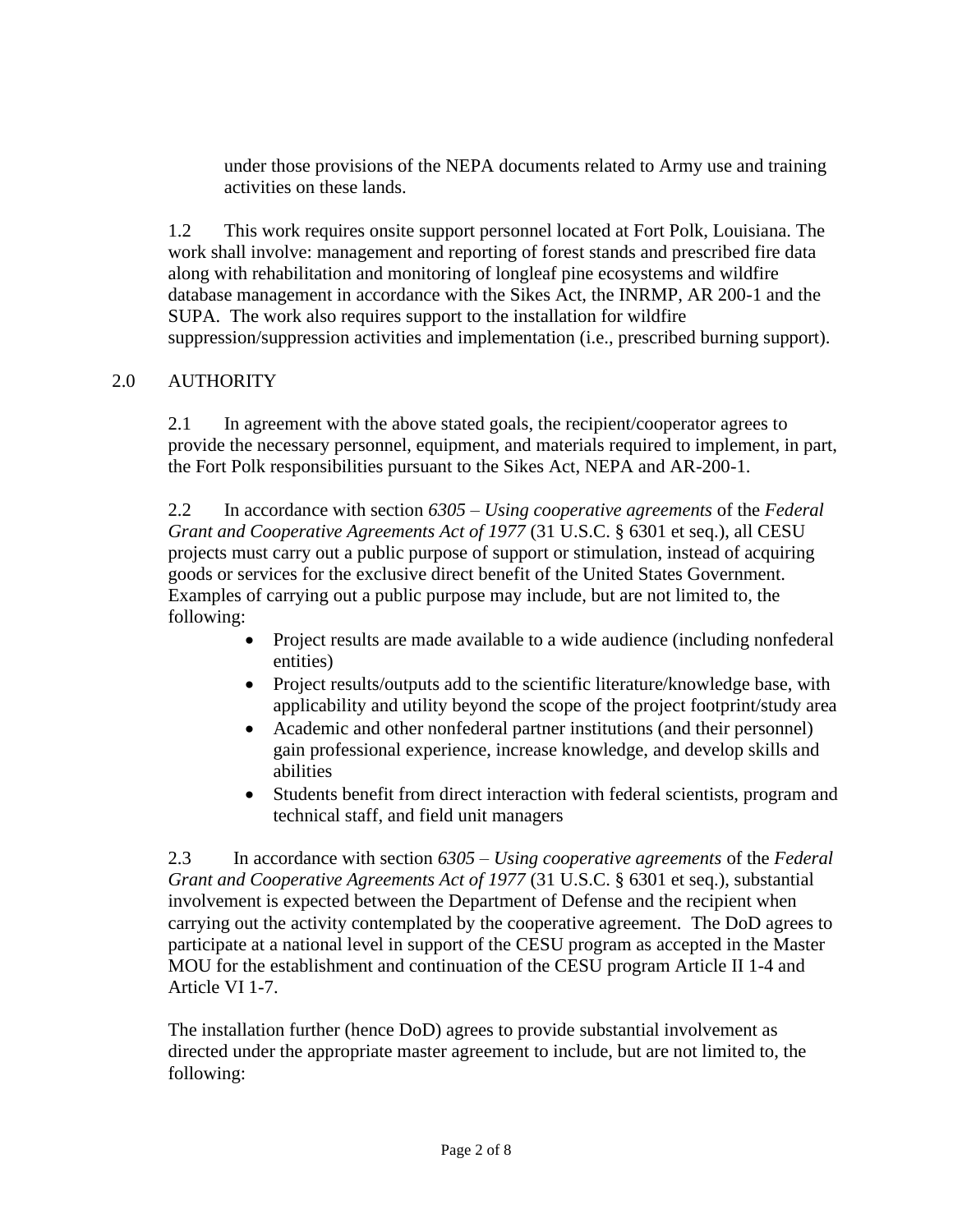- INSTALLATION is involved in development of study methodology, data gathering, analysis, and/or report writing
- INSTALLATION actively participates and collaborates in carrying out the project plan of work, reviews and approves activities, helps train or select project staff or trainees
- INSTALLATION incurs in-kind or direct expenditures in carrying out the activities specified in the project agreement. Examples include, but are not limited to, the following: (Choose what applies must have at least 2 and you can add others that apply)
	- Providing computing services
	- Providing staff time to work on the project

# 3.0 DESCRIPTION OF OBJECTIVES

# 3.1 Task 1: **Forest Inventory, Prescribed Fire and GIS Support**

It is anticipated that this task will require the equivalent of 2FTEs.

## 3.1.1 Task 1a: Rehabilitation and monitoring of longleaf pine ecosystems

Identify species composition and location of longleaf pine on Fort Polk and Peason Ridge. Assess individual stands for predominant species type, stand age, stand density, vegetative understory and mid-story compositions, growth rate, basal area, and tree heights. Conduct and analyze post-harvest inventory.

# 3.1.2 Task 1b: Wildfire database management

Enter wildfire information into database including date, location, acres burned and cause. Map and plot perimeter of wildfires in preparation for data sharing in GIS database as well as conduct wildfire damage assessments. In addition, provide US Forest Service information for all wildfires on IUA and LUA.

# 3.1.3 Task 1c: Database Management

Delineate stands using aerial photography based on timber type in ArcGIS. Produce maps of these forest stands and develop field ready protocol download for sampling points. Input timber cruise data into database and verify information including mapping fire data, output data for reporting, and cyclic maintenance and verification of geospatial data.

# 3.2 Task 2: **Forest Technician Support**

It is anticipated that this task will require the equivalent of 2FTEs.

## 3.2.1 Task 2a: Forest Road and Firebreak Maintenance and Site Rehabilitation

Roads and firebreaks are to be managed in conjunction with the compartment prescription plans. It is anticipated that the annual miles of forest roads and firebreaks to be maintained will range between 100 to 150 miles. The cooperator operates heavy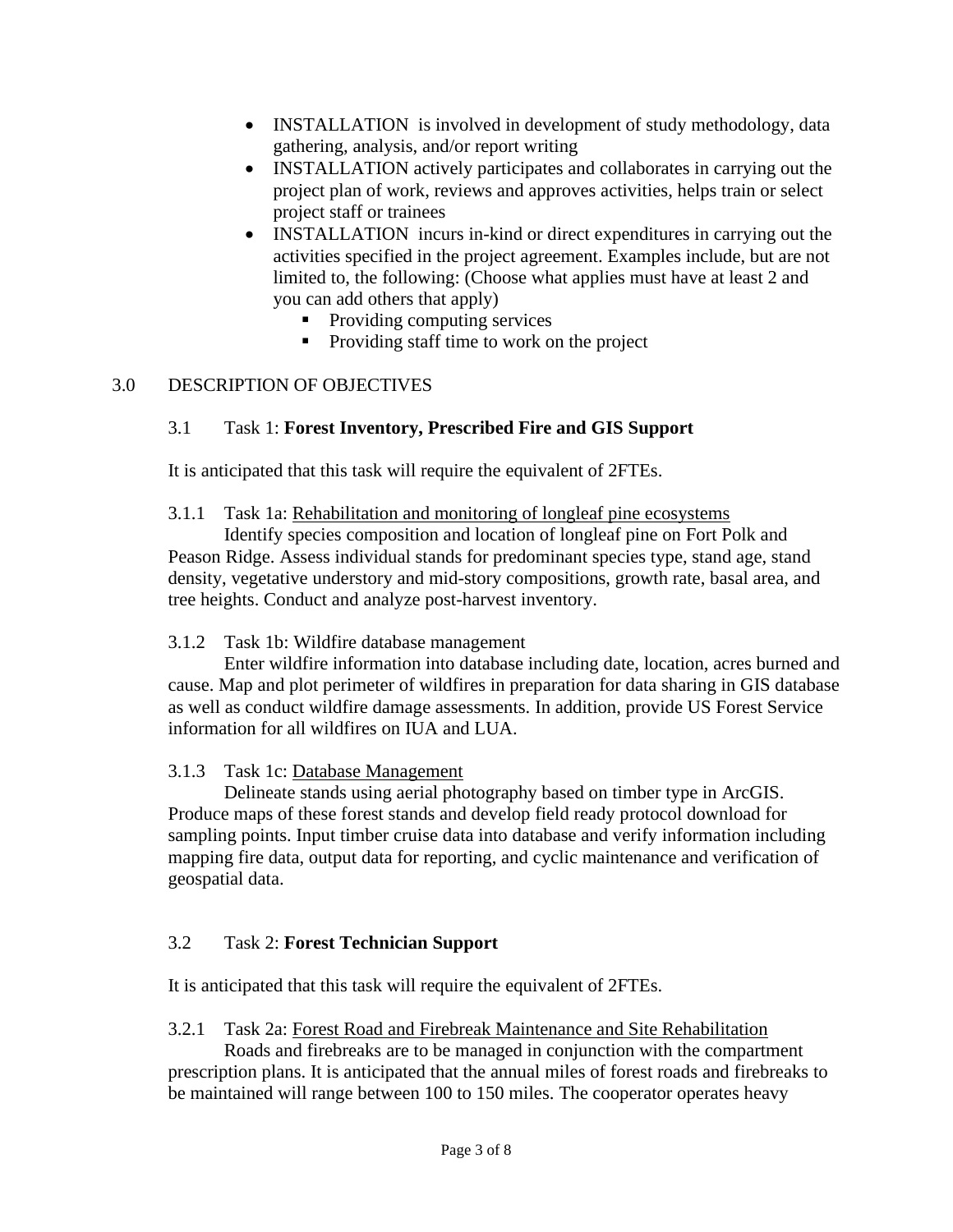equipment with wheel-mounted or crawler type traction for maintaining and constructing forest roads and firebreaks. Some of the types of equipment operated include farm tractors, bulldozers, motor graders, backhoes, equipment transport trucks, and dump trucks. The Cooperator conducts site rehabilitation work in designated areas. This work will involve using a tractor, ATV, disk harrow and seeder to till and plant areas disturbed by forestry activities. Work is performed on flat or rolling terrain. Vehicles have a gross weight of more than 26,000 pounds up to 32,000

pounds, and are sometimes equipped with air brakes. The Cooperator is responsible for making minor equipment adjustments and for performing minor maintenance on tractors and equipment. The Cooperator maneuvers equipment in confined areas, such as between shrubs and trees. The Cooperator shall also identify and communicate areas that require rehabilitation and maintenance work and make corrective action recommendations as appropriate.

### 3.2.2 Task 2b: Prescribed Burning and Wildfire Suppression

The Cooperator performs (conducts) with prescribed burns and wildfire suppression. Tasks include performing ignition and mop-up operations, and equipment maintenance. These activities may require the use of an all-terrain vehicle (ATV) and/or bull dozers. The cooperator employees shall meet physical/medical requirements and other training required under the National Fire Protection Standards and the Federal Interagency Wildland Firefighter Medical Qualification Standards or Red Card.

#### 3.2.3 Task 2c: Harvest Site Preparation

The cooperator provides support in the preparation of timber harvest sites for sale. The activities required at each area shall include establishing harvest block boundaries, skid trails, streamside management zones (SMZs), and marking trees for harvest or retention as indicated by the related marking guide or the Installation Forester. Global Positioning System (GPS) shall be used to accurately delineate boundaries, skid trails, and SMZs in the installation GIS. The annual number of timber sales range from 12 to 15 annually.

### 3.2.4 Task 2d: Forest Inventories

The cooperator assists in conducting field inventories required by the Forestry Branch. Specific inventories may include pre and post-harvest inventories and cyclic compartment inventories. Additional survey requirements may include support for cultural resource surveys, wildlife surveys, and aerial surveys of the forest for health threats (i.e., southern pine bark beetle). The cooperator implements established inventory field procedures and is capable of utilizing field data recorders and associated software.

3..2.5 Task 2e: INRMP Management Support - Fish and Wildlife management activities; RCW management activities; Ecosystem management activities; Implementation of prescriptive measures in Forest Compartment prescriptions.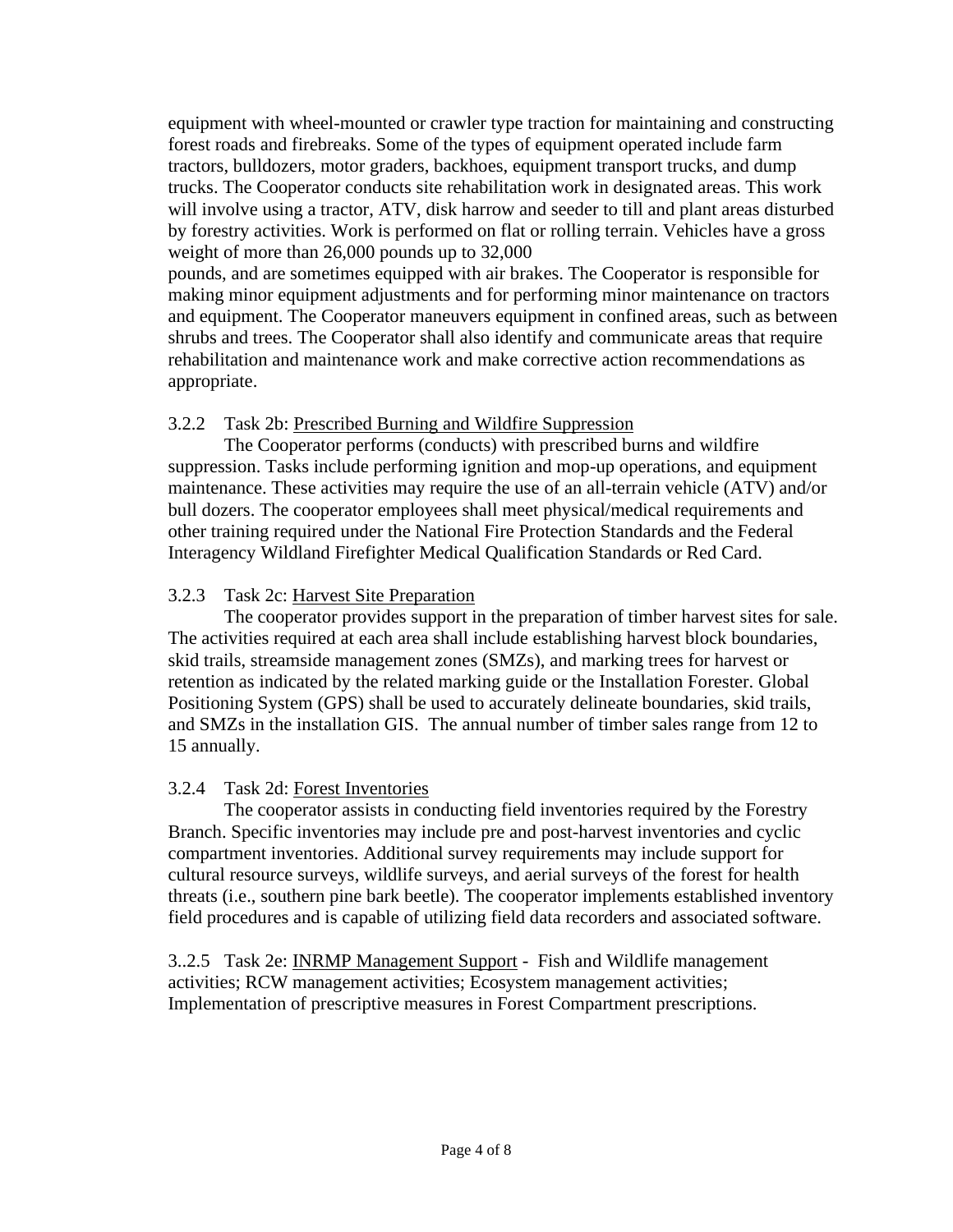### 4.0 QUALIFICATIONS

- 4.1 Cooperator lead personnel must have at least a Bachelor of Science in Forestry Management or a similar field of study and must demonstrate relative experience with applying Forest Management Best Practices such as controlled burning, and wildland fire management practices. Must demonstrate knowledge of endangered species and critical habitats known to exist within different forestry habitats, within the Gulf Coast Regions. It is strongly desired that the Cooperator has an in-depth knowledge of Army Regulation (AR) 200-1 as it applies to JRTC and Fort Polk. AR 200-1 is a site specific document to JRTC and Fort Polk that complies and documents compliance and other environmental performance regulations into one consolidated document.
- 4.2 It is strongly desired that the Cooperator is familiar with and has an in-depth knowledge of Army Regulation (AR) 200-1 as it applies to JRTC and Fort Polk. AR 200-1 is a site specific document to JRTC and Fort Polk that complies and documents compliance and other environmental performance regulations into one consolidated document.
- 4.3 It is strongly desired that the cooperator is familiar with and has an in-depth knowledge of Fort Polk's INRMP and SUPA

### 5.0 GOVERNMENT FURNISHED MATERIALS OR PROPERTY

5.1 Physical Data: Copies of or access to all data files, maps, aerial photography, satellite imagery, reports, studies, and Army Regulations available at Fort Polk that are relevant to the work.

5.2 Facility: Use of office space and access to Fort Polk network is necessary to complete the work associated with this agreement

5.3 Equipment: The Government will supply vehicles to support this effort.

Government furnished materials or property is governed by 2 C.F.R. Part 200.312 which states that a) Title to federally-owned property remains vested in the Federal government. The non-Federal entity must submit annually an inventory listing of federally-owned property in its custody to the Federal awarding agency. Upon completion of the Federal award or when the property is no longer needed, the non-Federal entity must return the property to the Federal awarding agency for further Federal agency utilization.

### 6.0 Cooperator Furnished Equipment:

For Tasks 2a thru 2e:

- Laptop Computer (upgraded every 2 years) capable of running ArcGIS
- Safety equipment (excluding NOMEX)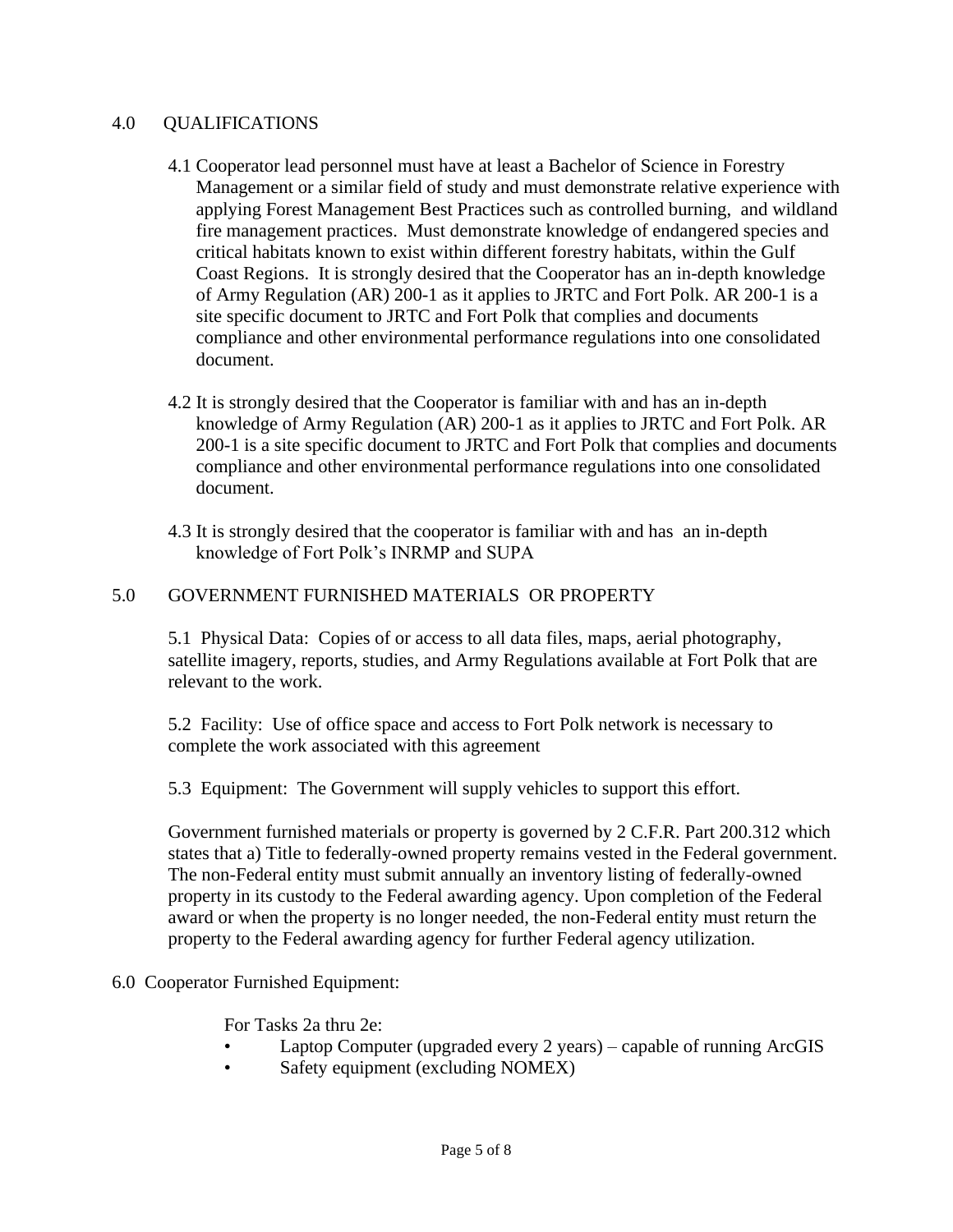### 7.0 OPTIONAL TASKS

7.1 Forestry Technician Support, Vehicles and Supplies & Materials Forestry areas are influenced over time by several environmental factors, and it is anticipated that project conditions may warrant the use of more than one forest technician discipline. It is anticipated that under normal to medium influence conditions it may be necessary to add additional personnel for 12 months of service with effort equivalent of up to 1 FTE. During medium to heavy influence conditions, it is anticipated that a second discipline may be necessary for 12 months of service with an effort equivalent up to 1 FTE. Therefore, there are two optional tasks for additional forestry technician disciplines to support the required tasks.

Optional Task 7a – Normal to Medium Influence Forestry Technician Support The equivalent of up to 1 FTE for 12 months of Forestry Technician Support.

Optional Task 7b – Medium to Heavy Influence Forestry Technician Support The equivalent of up to 1 FTE for 12 months of Forestry Technician Support

Depending on project conditions the need for transporting personnel, equipment and supplies to the field will vary. As stated in section 5.3 the government has vehicles available for use, however in some circumstances where Fort Polk personnel may need to use some of these vehicles for extended periods of time based on natural resource plans. Therefore, there may not be enough government vehicles for the forestry field teams to execute the necessary daily activities. Therefore, it may be necessary for the cooperator to obtain vehicles to support project executions. The technical field team must split up into smaller teams in order to cover multiple project areas across North and South Polk. It is anticipated that up to Two (2) 4X4 vehicles with Winches will be required to support tasks 3a thru c and up to Two (2) 4X4 vehicles with Winches will be required to support tasks 2a thru 2e.

Optional Task 7c – Vehicle Support Tasks 1a thru 1c Up to Two (2) 4X4 Vehicles with Winches

Optional Task 7d - Vehicle Support Tasks 2a thru 2ceUp to Two (2) 4X4 Vehicles with Winches

Various project conditions each period of performance will influence materials and supply requirements. In some cases, the cooperator may have adequate supplies on hand and no supplies would be necessary while in other cases there may the need for additional supplies not on hand. As stated in section 5.1 physical data will be available for the cooperator to review in order to determine materials and supply needs. Materials and supplies may include but not be limited to personal protection equipment such as safety vests, hardhats, ear & eye protection, work gloves, work boots, rain gear, ropes, hand tools, chainsaw chains and oils, other hydraulic fluids, equipment cleaners, backpacks, field notebooks, cameras, SDS memory cards, GPS data collection devices, batteries, various miscellaneous field supplies or equipment parts, and general office supplies.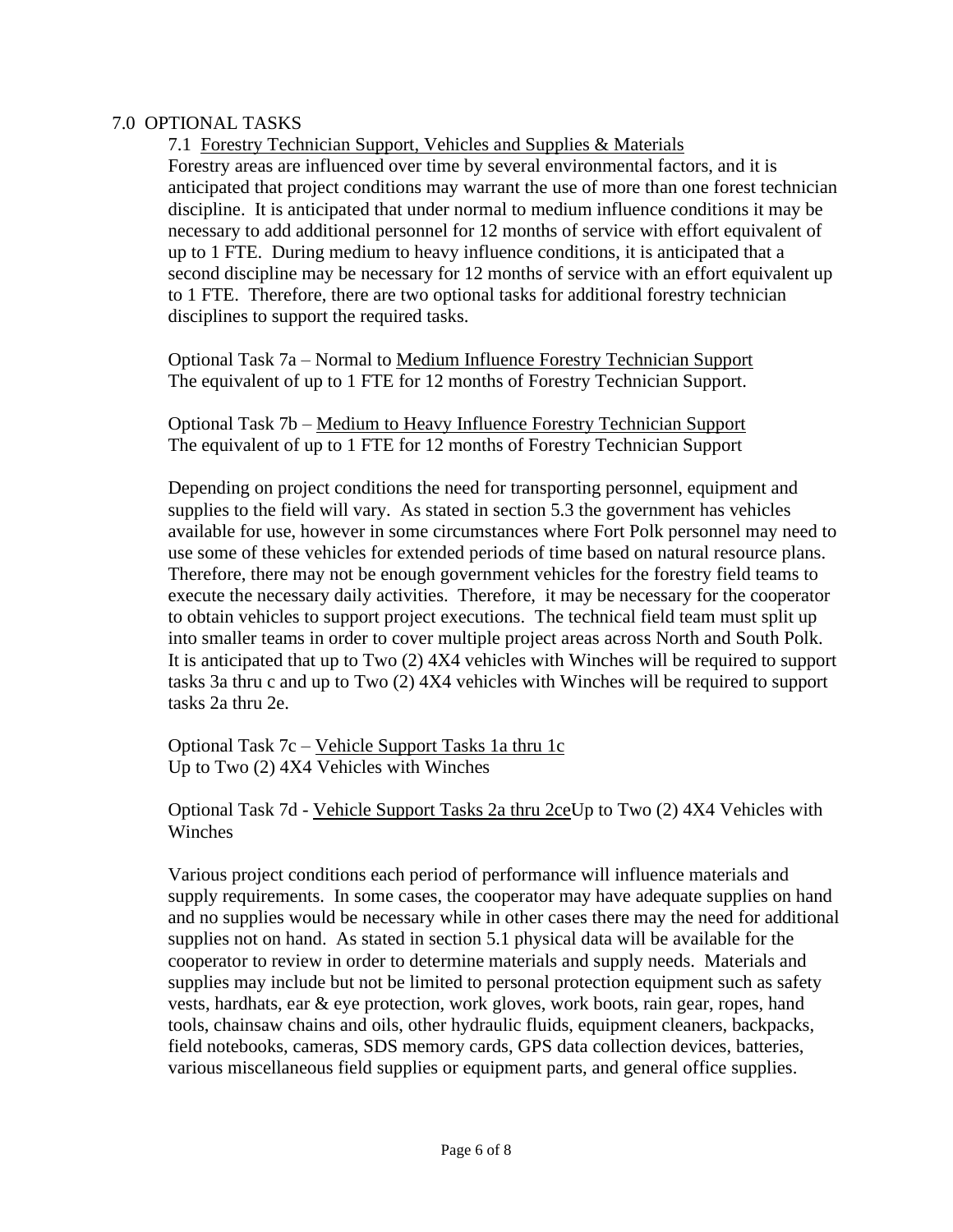Optional Task 7e – Materials and Supplies

### 8.0 PERIOD OF PERFORMANCE

### 8.1 BASE PERIOD:

8.1.1 Tasks 1a thru 1c: The Base period of this effort will be 12 months from the date of award.

8.1.2 Task 2a thru 2e: The Base period of this effort will begin on 28 Sep 2022 and have the same end of period of performance for Tasks 1a thru 1c. After the Base Period of performance, these tasks will have the same POP start and end dates as tasks 1a thru 1c.

8.2 OPTIONAL PERIODS: This effort includes four 12 month option periods that will be awarded based on project conditions and needs. Each option period will start at the end of the previous effort to allow work to continue without a break in service.

8.3 OPTIONAL TASKS: This effort includes 5 Optional Tasks. Each of these tasks will be 12 months from the date of award and based on project conditions and needs. Each optional task may be exercised once during each period of performanc.

### 9.0 COORDINATION

### **USACE**

Kathy Mitchell Environmental Agreements PM/Natural Resource Specialist 817 886-1709 kathy.s.mitchell@usace.army.mil

### **Fort Polk**

Bruce D. Martin Chief, Natural Resources Management Branch bruce.d.martin.civ@mail.mil Work: 337.531.7912 Cell: 337.353.6020 fax: 337.531.2122

### 10.0 DELIVERABLES

10.1 Progress Reports - One (1) typed letter report describing progress on the project. The report shall be due as of the last day of the third month (quarterly) and shall be transmitted via electronic mail, facsimile, or regular mail no later than the 10th calendar day following the end of the reporting period. Invoices for partial payment shall be submitted to coincide with receipt of the monthly progress reports. No partial payment will be approved unless the government has received all progress reports which are due.